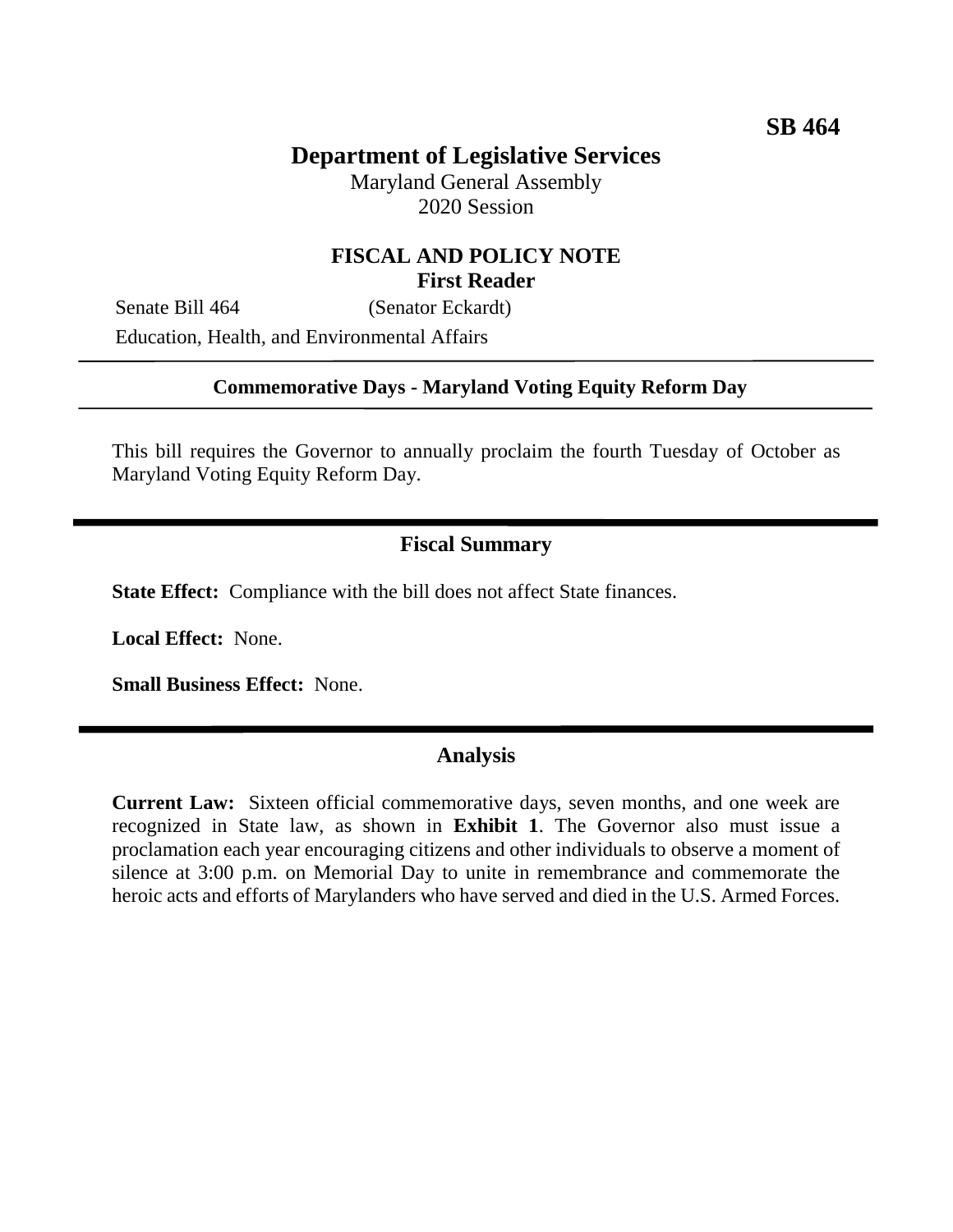| Asian Lunar New Year Day <sup>1</sup>                         | January/February  |
|---------------------------------------------------------------|-------------------|
| <b>Black History Month</b>                                    | February          |
| Irish-American Heritage Month                                 | March             |
| Women's History Month                                         | March             |
| Welcome Home Vietnam Veterans Day                             | March 30          |
| Crime Victim and Advocate Commemorative Day                   | April 3           |
| John Hanson's Birthday <sup>2</sup>                           | April 13          |
| National Healthcare Decisions Day                             | April 16          |
| Maryland Centenarians Day <sup>3</sup>                        | May               |
| Negro Baseball League Day <sup>4</sup>                        | May               |
| Law Day U.S.A.                                                | May 1             |
| Fire, Rescue, and Emergency Services Workers Day <sup>5</sup> | June              |
| Chesapeake Bay Awareness Week <sup>6</sup>                    | June              |
| Juneteenth National Freedom Day                               | June 19           |
| Maryland Charter Day                                          | June 20           |
| <b>Thurgood Marshall Day</b>                                  | July 2            |
| Caribbean Heritage Month                                      | August            |
| Hispanic Heritage Month <sup>7</sup>                          | September/October |
| German-American Heritage Month                                | October           |
| South Asian American Heritage Day                             | October 2         |
| Poetry Day                                                    | October 15        |
| American Indian Heritage Month                                | November          |
| Maryland Emancipation Day                                     | November 1        |
| Annapolis Charter Day                                         | December 17       |
|                                                               |                   |

## **Exhibit 1 Official Commemorative Days and Months in Maryland**

<sup>1</sup>Day designated as new year on the Asian lunar calendar.

2 John Hanson served as the first president of the Continental Congress under the Articles of Confederation from 1781 to 1782.

<sup>3</sup>Commemorated on the second Thursday in May.

<sup>4</sup>Commemorated on the second Saturday in May.

<sup>5</sup>Commemorated on the first Sunday in June.

<sup>6</sup>Commemorated during the second week in June.

<sup>7</sup>Commemorated from September 15 to October 15.

Source: Department of Legislative Services